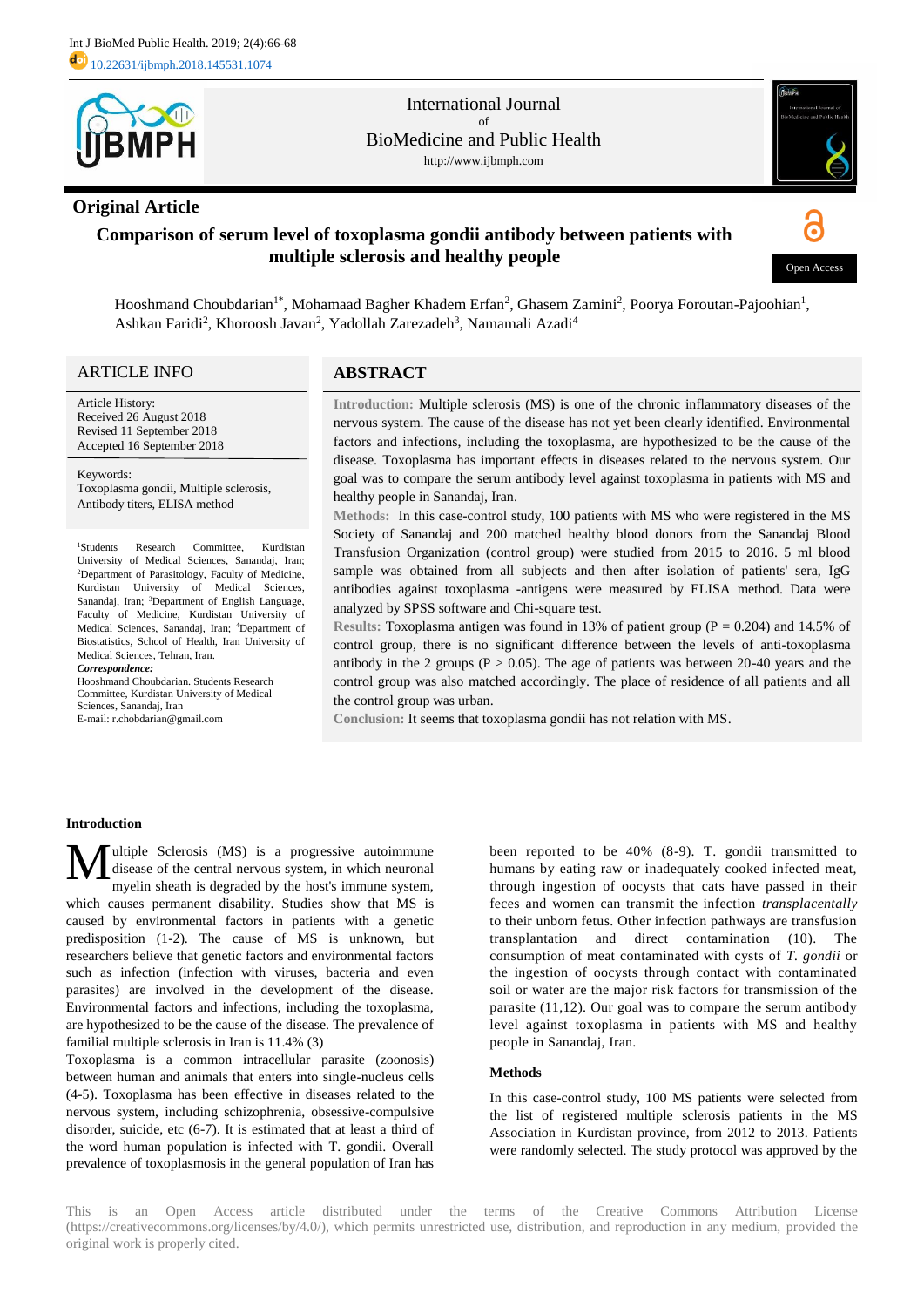University Ethics Committee (Proposed Code: MUK.REC.1394 / 202) and written informed consentwas obtained from the samples. A total 200 healthy individuals who were matched with the patient group in terms of the age, gender, occupation and place of living, were selected from eligible blood donors who referred to the Sanandaj Blood Transfusion Organization. Blood samples were collected from the patient and control groups. No re-sampling was needed. Demographic data (age, gender, place of residence and occupation) were collected from patients and control group. In both groups, patient information was kept confidential. Blood samples were centrifuged and the extracted serum was stored in test tubes at -20 ° C until ELISA tests were performed. ELISA test was performed on serum using anti-toxo IgG antibody. IgG antibody kits (Vircell toxoplasma IgG Kit). According to the manufacturer's instructions, 5ml of blood was taken from each sample and after serum isolation, the anti-toxoplasma antibody titer was titrated with ELISA method. The results of ELISA tests were entered into the statistical package for

social sciences (SPSS) software, version 21. The Chi-square test was used to analyze the data. The p value smaller than 0.05 was considered statistically significant.

#### **Results**

A total of 300 subjects participated in this study. Overall, 96 (32%) subjects were male and 204 (68%) subjects were female. Among the 300 subjects, 100 (32 males and 64 females) were in the patient group (case group) and 200 (64 males and 128 females) were in the control group. The age of patients was between 20 and 40 years and the control group was also matched accordingly  $(P > 0.05)$ . The place of residence of all patients and all the control group was urban. According to Table 1, out of 300 samples anti toxoplasma antibody was positive in 13 cases (13%) in the patient group and 29 cases (14.5%) of the control group. There was no statically significant difference between the patients and control group ( $P > 0.05$ ).

| Table 1. Evaluation of the association between multiple sclerosis and the presence of IgG Antibody against toxoplasma |  |  |  |
|-----------------------------------------------------------------------------------------------------------------------|--|--|--|
|-----------------------------------------------------------------------------------------------------------------------|--|--|--|

| Variables |         | <b>Test Result</b> |                 | Degrees of freedom | <b>Test statistic</b> | P value |
|-----------|---------|--------------------|-----------------|--------------------|-----------------------|---------|
|           |         | <b>Negative</b>    | <b>Positive</b> |                    |                       |         |
|           | Male    | 79 (26.3%)         | 17 (5.66%)      |                    | .612                  | 0.204   |
| Sex       | Female  | 179 (59.66%)       | 25 (8.33%)      |                    |                       |         |
| Group     | Case    | 87 (87%)           | 13 (13%)        |                    | 0.498                 | 0.779   |
|           | Control | 171 (85.5%)        | 29 (14.5%)      |                    |                       |         |

### **Discussion**

As seen from Table 1, there is no significant relationship between the presence of toxoplasma and MS. Recent researches have not investigated the direct relation between toxoplasma gondii and MS. But according to existing research in history of toxoplasma association with nervous system disease, the purpose of the present study has been focused on this.

In a study by Zafer Cetinkaya et al., the relation between schizophrenia and toxoplasma was assessed. The seropositivity rate for anti-toxoplasma IgG schizophrenia patients (66%) was significantly higher than among patients with depressive disorder or healthy volunteers (13).

In another study by Kussiki et al., the relation between Alzheimers disease (AD) and toxoplasma was assessed, there were no significant differences among the patients and the control participants with respect to age and sex. The sero positivity rate for anti*-*T. gondii IgG antibodies among AD patients and control groups were 44.1% and 24.3%, respectively, and there was significant difference between the serum anti*-*T. gondii IgG levels (14).

In a study by Ozelm et al., the relation between toxoplasma infection and Parkinsons disease (PD) was assessed. There were no statistically significant differences among the patients and control subjects with respect to age and gender. The sero-positivity rate for *anti-*T. gondii IgG antibodies in PD patients and control groups were 42.3 and 22.5%, respectively, and they were statistically significant. These results showed that toxoplasma infection may be involved in the pathogenic mechanisms of PD (15). Our results were not in line with previous studies, maybe the sample size or other technical test were different in these studies.

### **Conclusion**

The results of this study indicate that there was no significant difference in the presence of IgG antibody for toxoplasma between patients with multiple sclerosis and healthy controls. The results of previous studies in some cases was found a relationship between toxoplasma antibody and nervous system diseases including Schizophrenia, Alzheimer and Parkinson. Due to the high prevalence of toxoplasma infection in our country, further researchers needed to compare serum IgM antibody against toxoplasma by molecular techniques.

### **Ethical disclosure**

Before performing the research, it was explained to the participants. An informed consent was obtained from all participants included in the study.

## **Acknowledgement**

The financial support of this study was provided by Vice-Chancellor of Research and Technology, in collaboration with the Student Research Committee of Kurdistan University of Medical Sciences (Proposal code: MUK.REC.1394.202).

#### **Author contributions**

All authors contributed equally in planning and carrying out this project.

### **Conflict of interest**

There is no conflict of interest in this study.

#### **Funding/Support**

Financial support of this study was provided by the Vice-Chancellor of Research and Technology, in collaboration with the Student Research Committee of Kurdistan University of Medical Sciences (Proposal code: MUK.REC.1394.202).